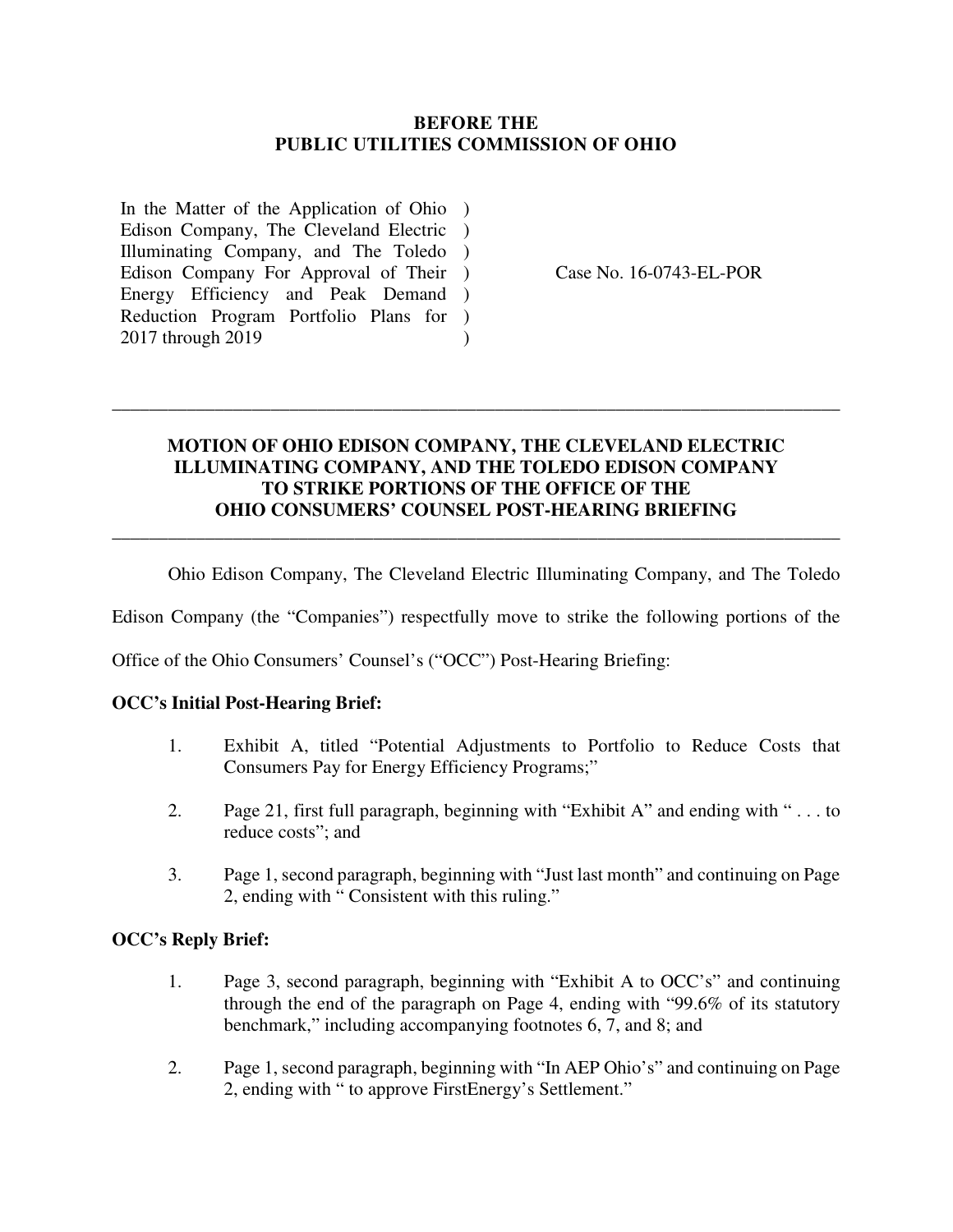The Commission should strike any and all references to Exhibit A from OCC's briefing because Exhibit A is not in evidence and is not part of the evidentiary record in this proceeding. Exhibit A to OCC's Post-Hearing Brief also constitutes belated expert testimony, which cannot be introduced after the close of the record. Further, portions of the introductory sections in OCC's briefing rely on language from a Commission order that has been clarified by the Commission as non-binding dicta. OCC's reference to that dicta as "sound regulatory policy" should thus be stricken.

 For these reasons, fully set forth in the attached memorandum in support, the Commission should grant this Motion and strike the requested portions of OCC's Post-Hearing Briefing.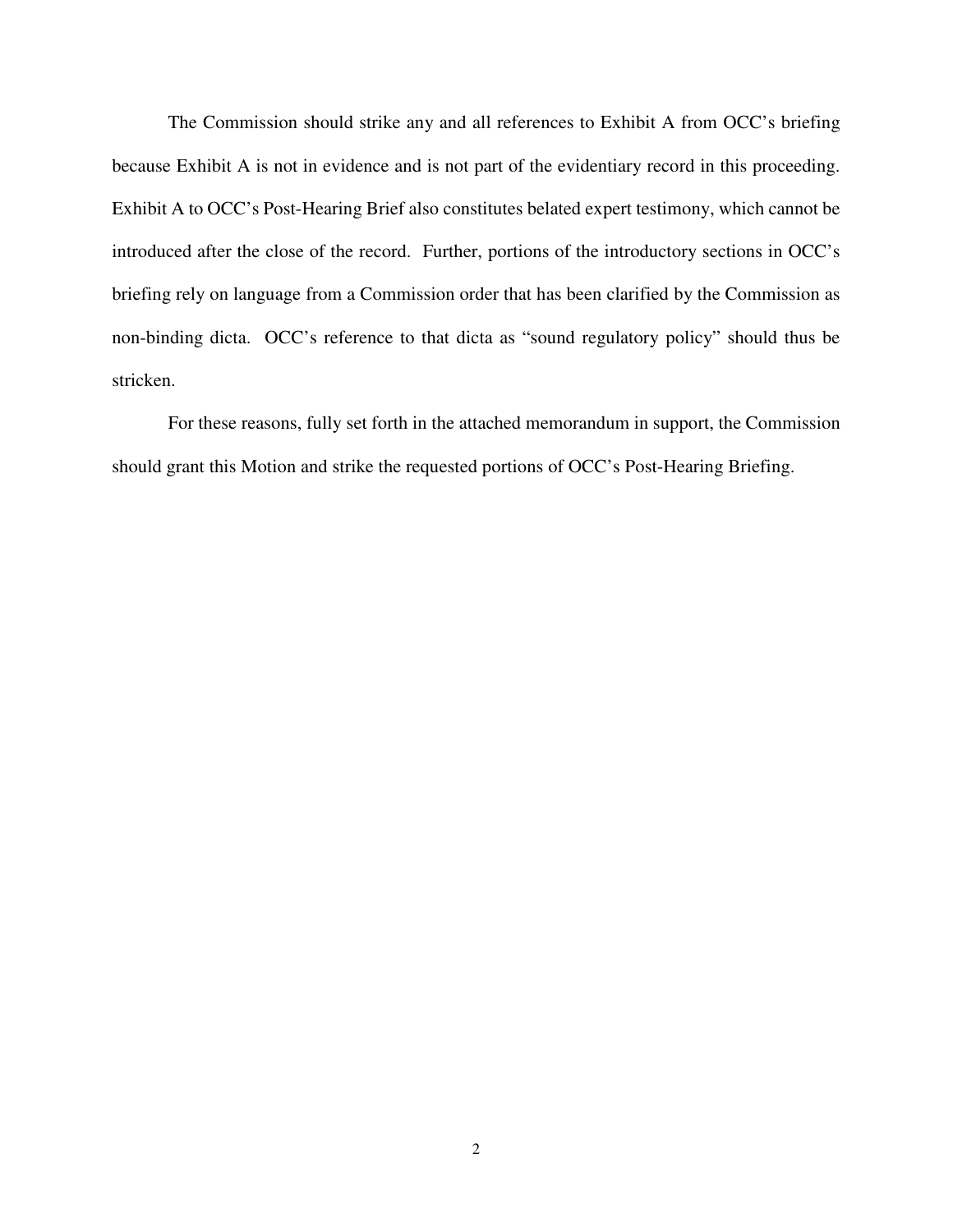March 10, 2017 Respectfully submitted,

*/s/ Carrie M. Dunn .*

Carrie M. Dunn (#0076952) Counsel of Record Erika Ostrowski (#0084579) FirstEnergy Service Company 76 South Main Street Akron, Ohio 44308 Telephone: 330-761-2352 Facsimile: 330-384-3875 cdunn@firstenergycorp.com eostrowski@firstenergycorp.com

Kathy J. Kolich (#0038855) Kolich & Associates, LLC 1521 Hightower Drive Uniontown, Ohio 44685 Telephone: 330-316-2378 kjklaw@yahoo.com

Michael R. Gladman (#0059797) Sergio A. Tostado (#0088376) JONES DAY 325 John H. McConnell Blvd., Suite 600 Columbus, Ohio 43215 Telephone: 614-281-3865 Facsimile: 614-451-4196 mrgladman@jonesday.com stostado@jonesday.com

ATTORNEYS FOR OHIO EDISON COMPANY, THE CLEVELAND ELECTRIC ILLUMINATING COMPANY, AND THE TOLEDO EDISON COMPANY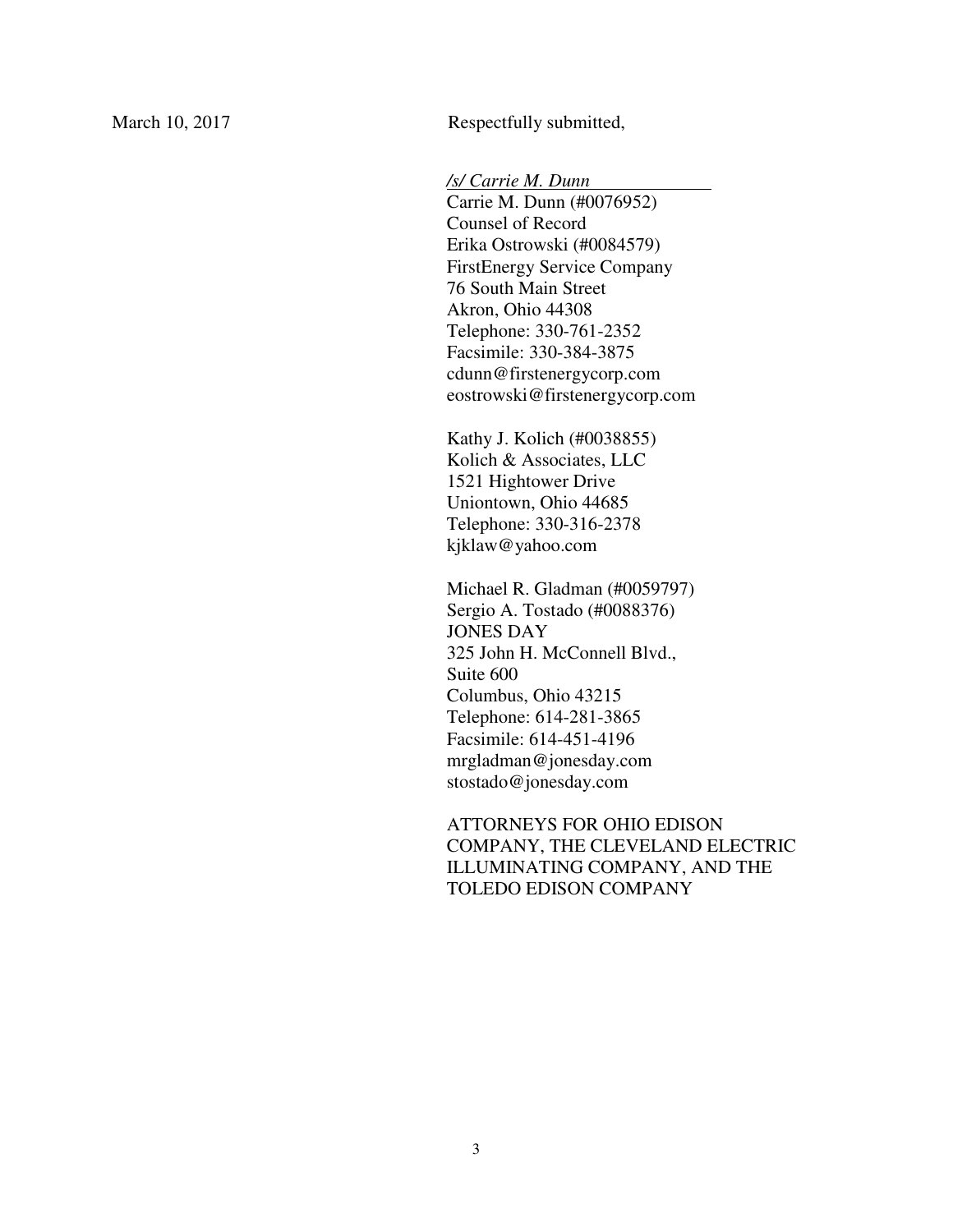### **BEFORE THE PUBLIC UTILITIES COMMISSION OF OHIO**

In the Matter of the Application of Ohio ) Edison Company, The Cleveland Electric ) Illuminating Company, and The Toledo ) Edison Company For Approval of Their ) Energy Efficiency and Peak Demand ) Reduction Program Portfolio Plans for ) 2017 through 2019  $\lambda$ 

Case No. 16-0743-EL-POR

## **MEMORANDUM IN SUPPORT OF MOTION OF OHIO EDISON COMPANY, THE CLEVELAND ELECTRIC ILLUMINATING COMPANY, AND THE TOLEDO EDISON COMPANY TO STRIKE PORTIONS OF THE OHIO CONSUMERS' COUNSEL POST-HEARING BRIEFING**

\_\_\_\_\_\_\_\_\_\_\_\_\_\_\_\_\_\_\_\_\_\_\_\_\_\_\_\_\_\_\_\_\_\_\_\_\_\_\_\_\_\_\_\_\_\_\_\_\_\_\_\_\_\_\_\_\_\_\_\_\_\_\_\_\_\_\_\_\_\_\_\_\_\_\_\_\_\_

\_\_\_\_\_\_\_\_\_\_\_\_\_\_\_\_\_\_\_\_\_\_\_\_\_\_\_\_\_\_\_\_\_\_\_\_\_\_\_\_\_\_\_\_\_\_\_\_\_\_\_\_\_\_\_\_\_\_\_\_\_\_\_\_\_\_\_\_\_\_\_\_\_\_\_\_\_\_

## **I. INTRODUCTION**

j

The Office of the Ohio Consumers' Counsel ("OCC") attached a chart to its Post-Hearing Brief as "Exhibit A," which, according to OCC, "provides several examples of ways FirstEnergy could adjust its portfolio to reduce the total cost that customers pay for energy efficiency programs while still saving enough energy to satisfy the statutory savings requirements."<sup>1</sup> In its Reply Brief, OCC again relies on Exhibit A, asserting that it "provides three examples of what FirstEnergy's portfolio could look like with an \$80.1 million annual spending limit."<sup>2</sup> OCC's Exhibit A and all references to it in its Post-Hearing Briefing should be stricken for two reasons.

*First*, Exhibit A was not presented at the hearing in this proceeding and is not part of the

<sup>&</sup>lt;sup>1</sup> The Office of the Ohio Consumers' Counsel's Initial Post-Hearing Brief ("OCC Initial Brief") at 21; see id. at Exhibit A.

<sup>&</sup>lt;sup>2</sup> The Office of the Ohio Consumers' Counsel's Reply Brief ("OCC Reply Brief") at 3.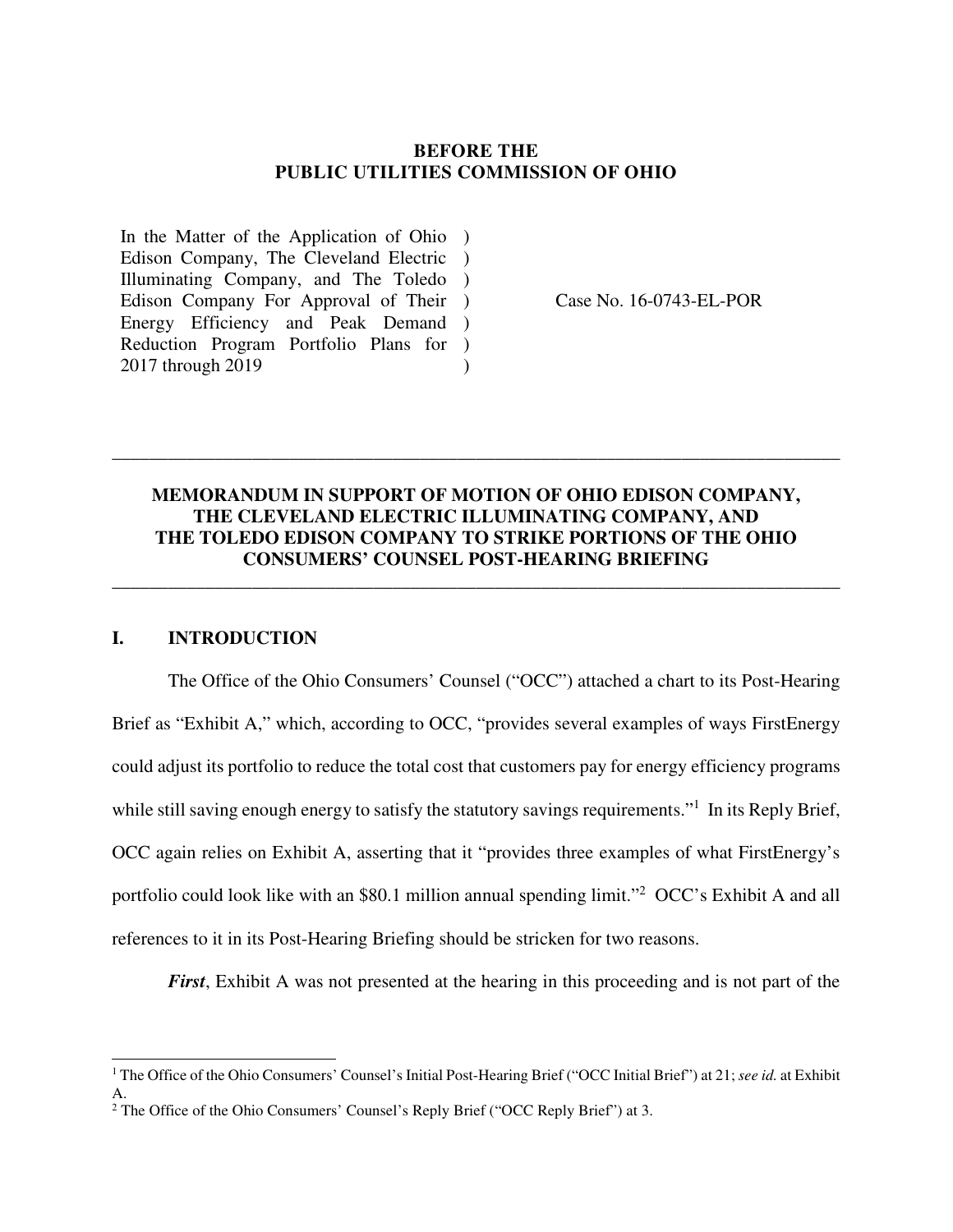evidentiary record. In fact, at the hearing, OCC presented no direct evidence related to the Companies' ability to adjust their Revised EE/PDR Portfolio Plans to comply with Staff's proposed overall cost cap. OCC cannot now rely on information not in the evidentiary record in an attempt to bolster its argument. *Second*, Exhibit A constitutes expert testimony that had to be filed in advance of the hearing. It is beyond dispute that OCC never offered such expert testimony.

 Furthermore, in the introductory sections of both of its post-hearing briefs, OCC refers to and relies on language from the Commission's recent order in AEP Ohio's EE/PDR proceeding regarding cost caps.<sup>3</sup> These references should be stricken because the Commission clarified the language at issue, which OCC itself has recognized as dicta that is "neither material . . . nor binding."<sup>4</sup>

 Accordingly, the Commission should grant the Companies' Motion and strike the relevant portions of OCC's Post-Hearing Briefing.

#### **II. LAW & ARGUMENT**

#### **A. Exhibit A Should Be Stricken**

#### **1. OCC may not rely on evidence that is not in the record.**

 OCC attempts to bolster its argument that the Companies can comply with Staff's proposed cost cap by simply "adjusting" their Revised EE/PDR Portfolio Plans by belatedly offering Exhibit A. Specifically, OCC contends that Exhibit A shows "ways FirstEnergy could adjust its portfolio to reduce the total cost that customers pay for energy efficiency programs while still saving enough energy to satisfy the statutory savings requirements."<sup>5</sup> This attempt, however, is improper because

-

<sup>&</sup>lt;sup>3</sup> OCC Initial Brief at 1-2; OCC Reply Brief at 1-2.

<sup>&</sup>lt;sup>4</sup> Case No.16-574-EL-POR, OCC's Memo. Contra Environmental Intervenor's Application for Rehearing at 4 (Jan. 30, 2017) (emphasis added); *see id.* at 5 ("Thus, by definition, *the Cost Cap Sentences are dicta* . . .") (emphasis added).

<sup>5</sup> OCC Initial Brief at 21; *id.* at Exhibit A; OCC Reply Brief at 3-4.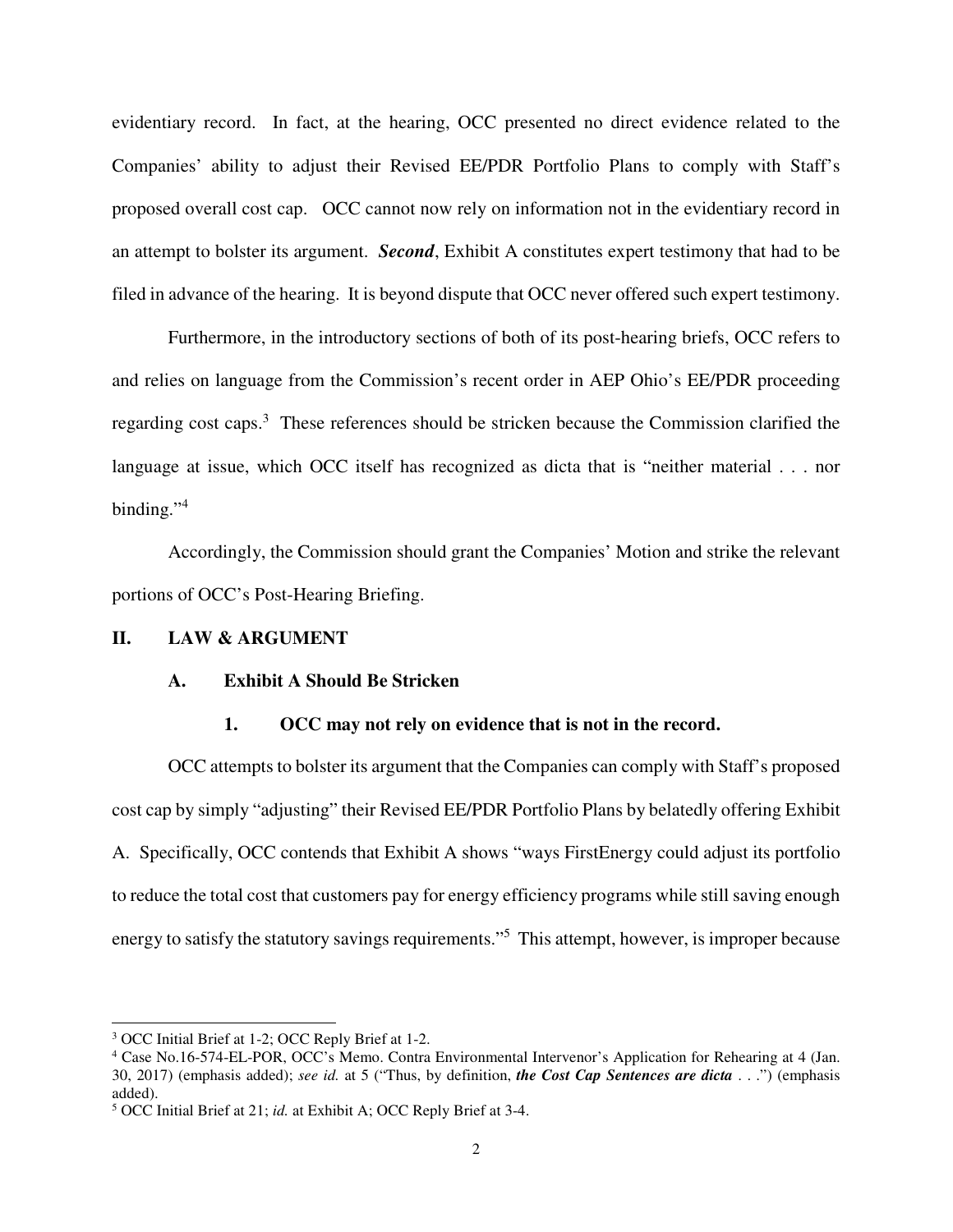Exhibit A is not part of the evidentiary record. Indeed, nowhere in its briefing did OCC cite to any record evidence in support of its assertions related to its Exhibit A.

 It is well-established that "new information should not be introduced after the closure of the record."<sup>6</sup> As the Commission has previously observed, if evidence were allowed "to be admitted in such a manner, any document in question would not be supported by testimony and the opposing party would have no opportunity to conduct cross-examination concerning the document or refute statements contained in the document."<sup>7</sup>

 In January, the Commission held a five-day hearing that resulted in the introduction of hundreds of pages of pre-filed direct testimony, supplemental testimony, rebuttal testimony, live testimony, and exhibits.<sup>8</sup> At the end of the fifth day of the hearing (January 31, 2017), the Attorney Examiner formally closed the record in this proceeding.<sup>9</sup> OCC, of course, was a party to that proceeding, and it participated substantially through the introduction of testimony and exhibits, as wells as though cross-examination. OCC, however, chose not to introduce any direct evidence at the hearing on "ways FirstEnergy could adjust its portfolio to reduce the total cost" of the Companies' portfolio plans so as to comply with Staff's proposed cost cap.<sup>10</sup>

 To bolster its argument, OCC now seeks to rely on "Exhibit A" to its Post-Hearing Brief. Such reliance, however, is improper at this juncture.<sup>11</sup> Indeed, Exhibit A was not offered (let alone admitted) at the hearing, and its author was not subject to cross-examination. Because Exhibit A

-

<sup>6</sup> *In the Matter of the Application of Ohio Edison Company, The Cleveland Electric Illuminating Company, and The Toledo Edison Company for Authority to Provide for a Standard Service Offer Pursuant to R.C. 4928.143 in the Form of an Electric Security Plan*, Case No. 14-1297-EL-SSO, Opinion & Order, p. 37 (Mar. 31 2016) ("ESP IV March 31 Order").

<sup>7</sup> *See In the Matter of FAF, Inc., Notice of Apparent Violation and Intent to Assess Forfeiture*, Case No. 06-0786-TR-CVF, Opinion & Order, p. 2 (Nov. 21, 2006) (granting motion to strike and holding that documents that are not part of the record may not be relied upon in post-hearing briefing).

<sup>8</sup> *See generally*, Hearing Tr.

<sup>&</sup>lt;sup>9</sup> *Id.* at 636:6-8 ("Anything further? Well then, this record will be closed and submitted for the Commission's decision.").

<sup>&</sup>lt;sup>10</sup> OCC Initial Brief at 21.

<sup>11</sup> *See* ESP IV March 31 Order at 37.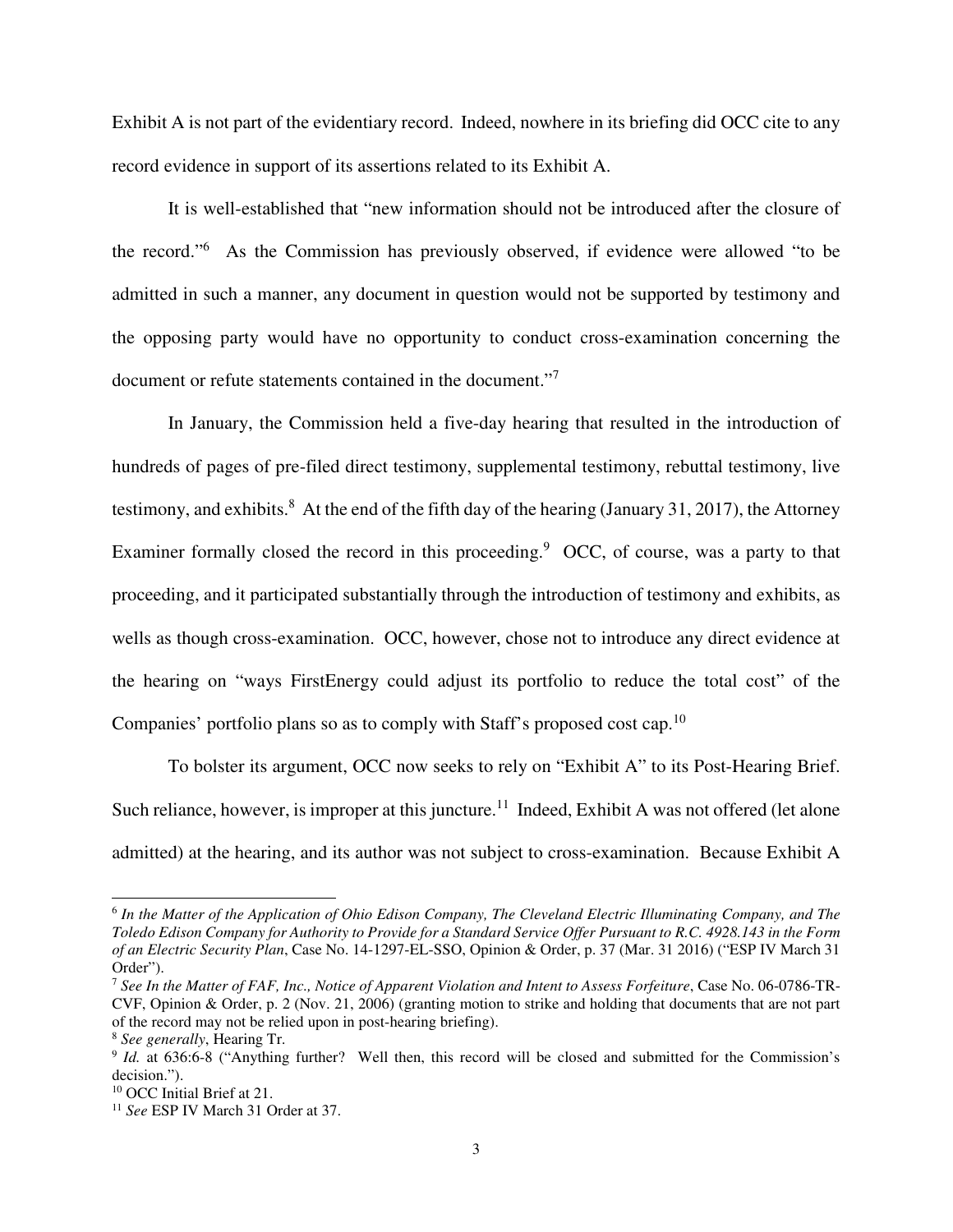was never introduced at the hearing, the Companies did not receive the opportunity to explore how the proposed "adjustments" in Exhibit A would have affected a number of metrics, including the TRC scores of the Revised EE/PDR Portfolio Plans, or whether the Companies could actually meet their statutory benchmarks or earn shared savings under OCC's alternative scenarios. Nor did the Companies receive the opportunity to test the nature of the modeling—if any—OCC conducted to support the recommendations in Exhibit  $A<sup>12</sup>$ 

 Thus, the Commission should strike the portions of OCC's Post-Hearing Briefing that rely on or reference Exhibit A.

#### **2 OCC may not now introduce belated expert testimony.**

Moreover, Exhibit A constitutes expert testimony because it pertains to subject matter that is "beyond the knowledge or experience possessed by lay persons" and requires "specialized knowledge" regarding energy efficiency and related legal and regulatory standards.<sup>13</sup> As such, by Commission Rule, it had to be "filed with the [C]ommission, and served upon all parties prior to the time such testimony is to be offered."<sup>14</sup>

 While OCC offered expert testimony from Mr. Richard Spellman, nowhere in his testimony<sup>15</sup> did Mr. Spellman suggest, let alone explain, specific programmatic adjustments the Companies should make to their Revised EE/PDR portfolio plans to comply with Staff's cost cap proposal.<sup>16</sup> Nor did he offer or authenticate Exhibit A or any equivalent chart. Because OCC did

-

<sup>&</sup>lt;sup>12</sup> OCC incorrectly assumes that the elimination of a program or sub-program from the Companies' Revised EE/PDR Portfolio Plans automatically leads to a corresponding reduction in the overall portfolio budget. However, the precise impact of any programmatic changes cannot be ascertained without a remodeling of the portfolio plan. Without the opportunity to address Exhibit A during the evidentiary hearing, the Companies were unable to test OCC's assumption or to explore its treatment of other metrics related to portfolio plans.

<sup>13</sup> See OHIO R. EVID. 702(A), (B).

<sup>14</sup> *See* O.A.C. § 4901-1-29(A); *id.* at§ 4901-1-29(A)(1)(h).

<sup>15</sup> *See generally* OCC Exhibit 9B, Case No. 16-0743-EL-POR, Supplemental Direct Testimony of Richard F. Spellman (Jan. 10, 2017).

<sup>&</sup>lt;sup>16</sup> The Companies, on the other hand, provided expert testimony on the programmatic changes included in the Revised EE/PDR Portfolio Plans, as well as on the reasons why Staff's proposed cost cap is not viable. *See* Companies' Exhibit 5, Case No. 16-0743-EL-POR, Supplemental Direct Testimony of Edward C. Miller (Dec. 8, 2016) ("Miller Supp.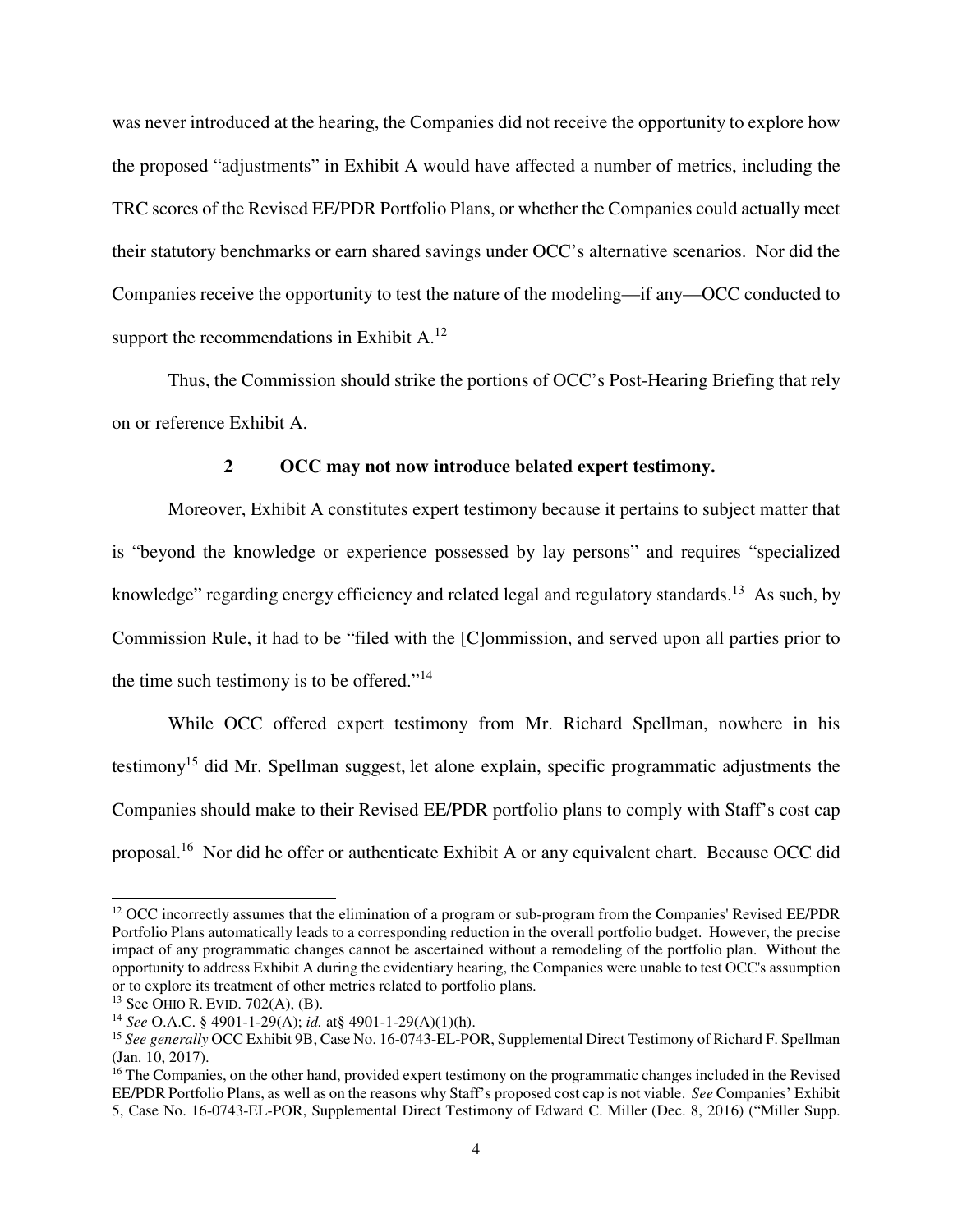not comply with the Commission's Rule on expert testimony with respect to Exhibit A, it should be stricken.

## **B. OCC May Not Refer To Non-Binding Dicta As "Sound Regulatory Policy."**

In the introductory sections of both of its post-hearing briefs, OCC relies on language from a Commission order in the AEP Ohio EE/PDR proceeding, where the Commission: (i) stated that the addition of a cost cap in AEP Ohio's case was "a reasonable response" to cost increases in EE/PDR programs; and (ii) suggested that it may be "reluctant" to approve stipulations in other EE/PDR proceedings that do not include "similar caps."<sup>17</sup> Pointing to that language, OCC contends that the Commission "expressed a sound regulatory policy regarding energy efficiency that . . . protects customers from paying too much for energy efficiency."<sup>18</sup> But OCC leaves out two salient facts in asserting its position.

*First*, OCC fails to mention that it previously took the position in the AEP Ohio proceeding that the very language at issue was "dicta."<sup>19</sup> Indeed, in opposing an application for rehearing, OCC argued that the Commission's language upon which it now seeks to rely was "*neither material to [its] decision nor binding.*"<sup>20</sup> Second, OCC also fails to mention that the Commission agreed that the language was non-binding dicta. In fact, the Commission expressly clarified that "whether a similar cost cap should be included in other electric distribution utility's EE/PDR program portfolio plan will only take place after a hearing on the matter."<sup>21</sup> OCC's attempt to now

j

Testimony"); Companies' Exhibit 17, Case No. 16-0743-EL-POR, Rebuttal Testimony of Edward C. Miller (Jan. 27, 2017) ("Miller Rebuttal Testimony").

<sup>17</sup> OCC Initial Brief at 1-2; OCC Reply Brief at 1-2; *see also* Case No.16-574-EL-POR, Opinion and Order at 8 (Jan. 18, 2017).

<sup>&</sup>lt;sup>18</sup> OCC Reply Brief at 2.

<sup>&</sup>lt;sup>19</sup> Case No.16-574-EL-POR, OCC's Memo. Contra Environmental Intervenor's Application for Rehearing at 4 (Jan. 30, 2017) (emphasis added).

<sup>20</sup> *Id.*; *see id.* at 5 ("Thus, by definition, *the Cost Cap Sentences are dicta* . . .") (emphasis added).

<sup>&</sup>lt;sup>21</sup> *Id.* at Entry on Rehearing at 3 (Feb. 8, 2017).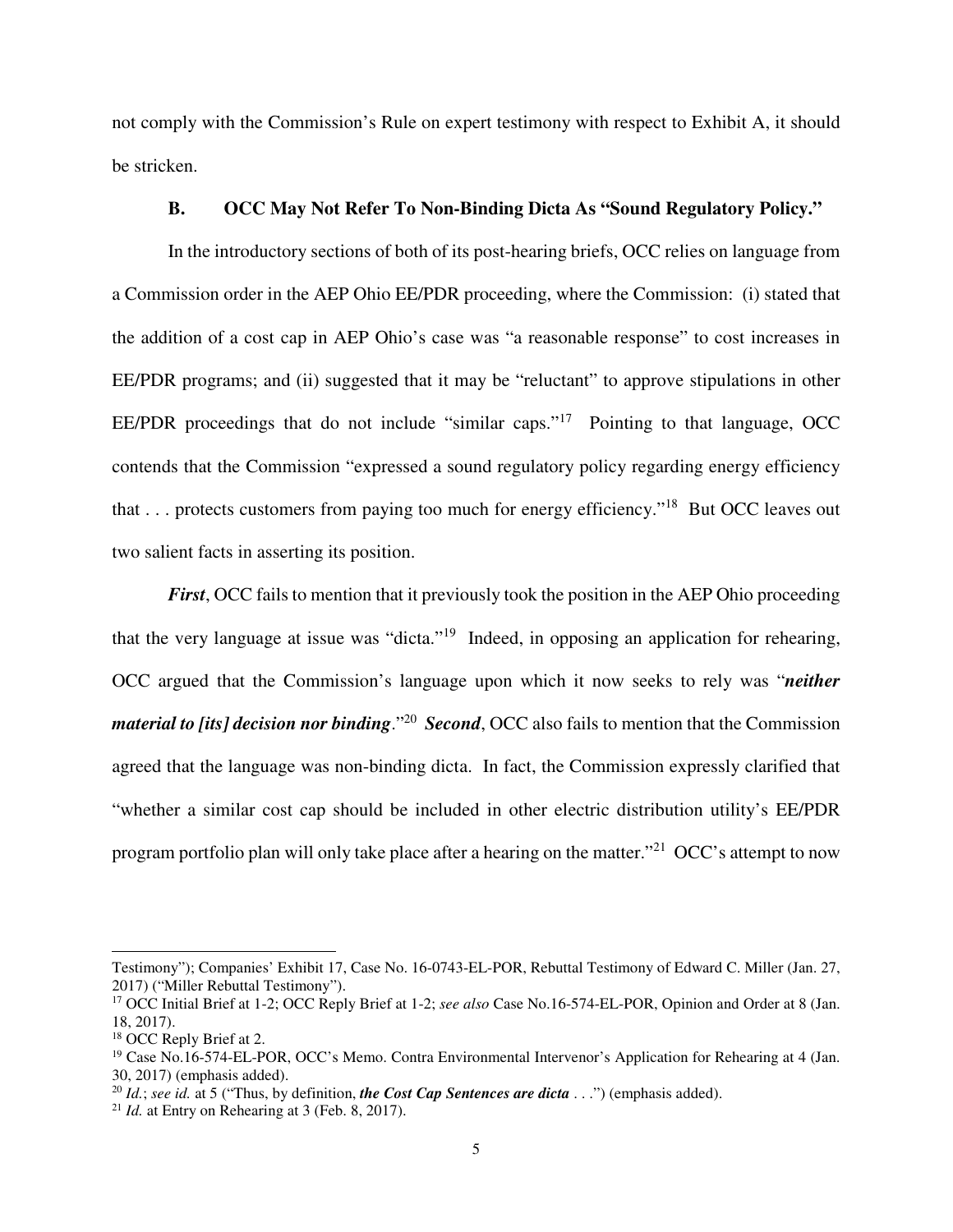rely on that dicta by characterizing it as a "sound [and binding] regulatory policy"<sup>22</sup> is disingenuous.

Accordingly, OCC's references to the Commission's dicta in the AEP Ohio proceeding

and characterizations of the same as binding regulatory policy should be stricken.

# **III. CONCLUSION**

For the foregoing reasons, the Companies respectfully request that the Commission grant

the Companies' Motion by striking the following portions of OCC's Post-Hearing Briefing:

## **OCC's Initial Post-Hearing Brief:**

- 1. Exhibit A, titled "Potential Adjustments to Portfolio to Reduce Costs that Consumers Pay for Energy Efficiency Programs;"
- 2. Page 21, first full paragraph, beginning with "Exhibit A" and ending with " . . . to reduce costs"; and
- 3. Page 1, second paragraph, beginning with "Just last month" and continuing on Page 2, ending with " Consistent with this ruling."

# **OCC's Reply Brief:**

- 1. Page 3, second paragraph, beginning with "Exhibit A to OCC's" and continuing through the end of the paragraph on Page 4, ending with "99.6% of its statutory benchmark," including accompanying footnotes 6, 7, and 8; and
- 2. Page 1, second paragraph, beginning with "In AEP Ohio's" and continuing on Page 2, ending with " to approve FirstEnergy's Settlement."

j

<sup>&</sup>lt;sup>22</sup> OCC Reply Brief at 2.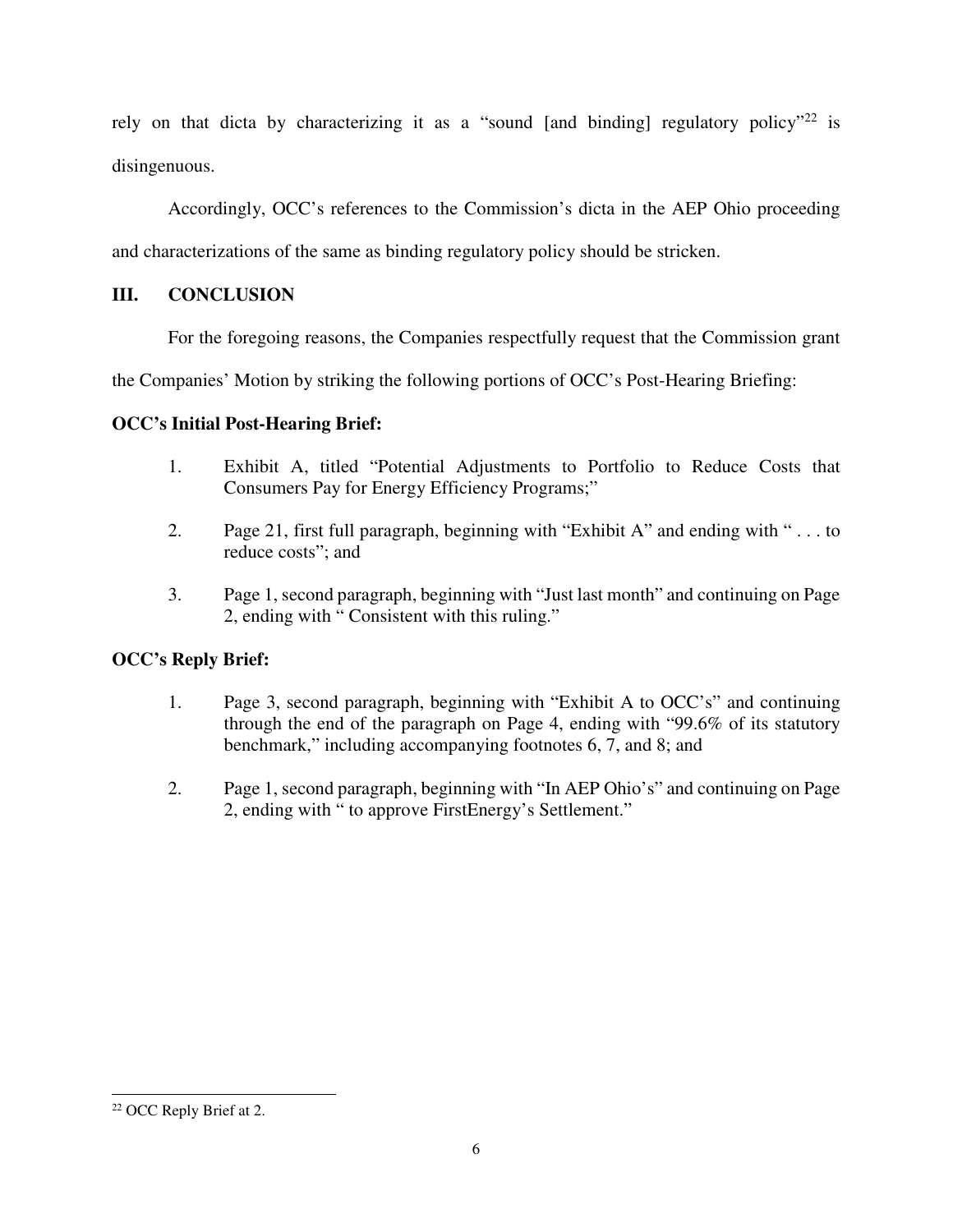March 10, 2017 Respectfully submitted,

*/s/ Carrie M. Dunn .*

Carrie M. Dunn (#0076952) Counsel of Record Erika Ostrowski (#0084579) FirstEnergy Service Company 76 South Main Street Akron, Ohio 44308 Telephone: 330-761-2352 Facsimile: 330-384-3875 cdunn@firstenergycorp.com eostrowski@firstenergycorp.com

Kathy J. Kolich (#0038855) Kolich & Associates, LLC 1521 Hightower Drive Uniontown, Ohio 44685 Telephone: 330-316-2378 kjklaw@yahoo.com

Michael R. Gladman (#0059797) Sergio A. Tostado (#0088376) JONES DAY 325 John H. McConnell Blvd., Suite 600 Columbus, Ohio 43215 Telephone: 614-281-3865 Facsimile: 614-451-4196 mrgladman@jonesday.com stostado@jonesday.com

ATTORNEYS FOR OHIO EDISON COMPANY, THE CLEVELAND ELECTRIC ILLUMINATING COMPANY, AND THE TOLEDO EDISON COMPANY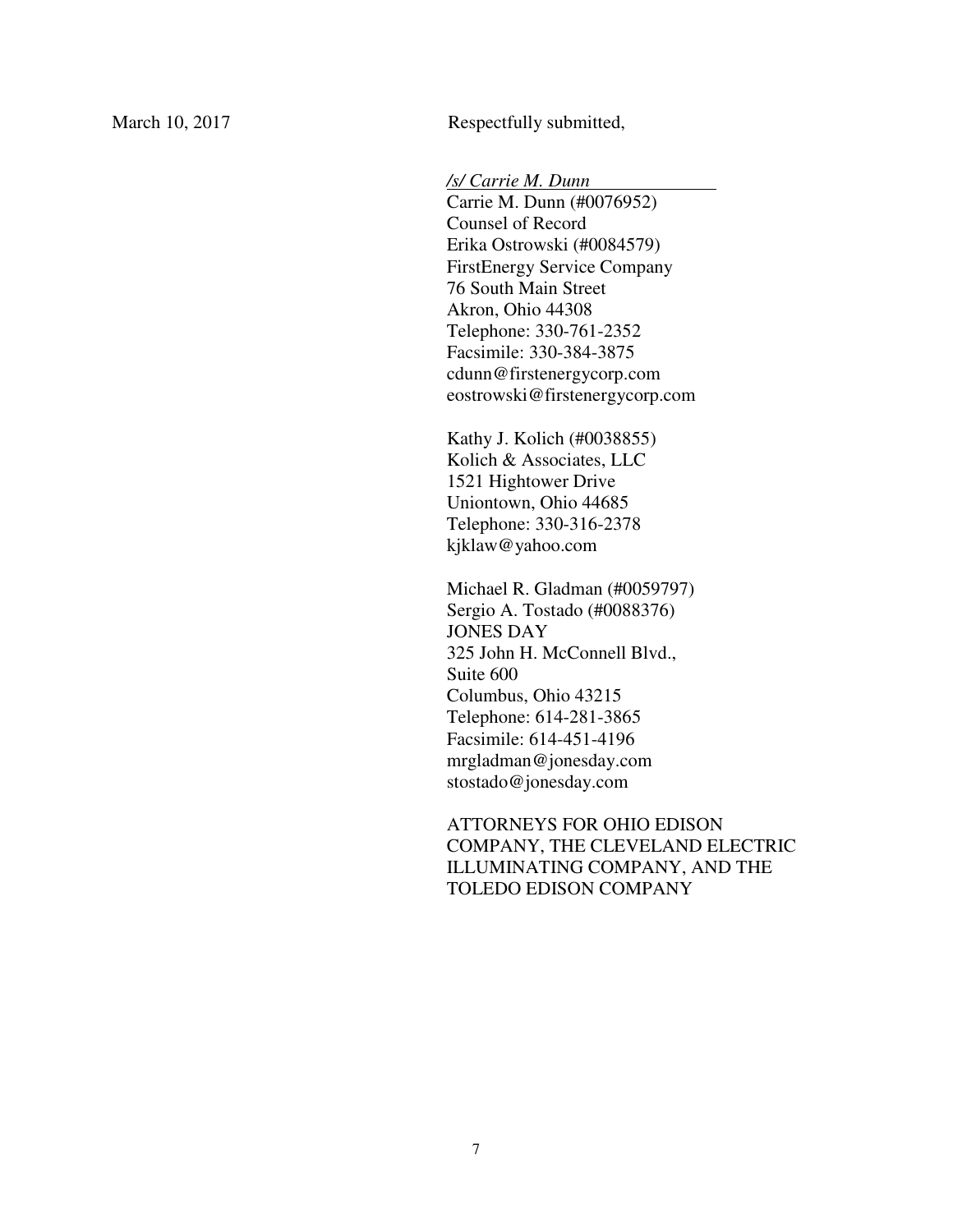# **CERTIFICATE OF SERVICE**

 I hereby certify that a copy of the foregoing *Motion To Strike Portions Of The Office of the Ohio Consumers' Counsel's' Post-Hearing Briefing* will be served on this 10th day of March, 2017 by the Commission's e-filing system to the parties who have electronically subscribed to this case and via electronic mail upon the following counsel of record:

| Colleen L. Mooney                          | Samantha Williams                                  |
|--------------------------------------------|----------------------------------------------------|
| cmooney@ohiopartners.org                   | swilliams@nrdc.com                                 |
|                                            |                                                    |
| Ohio Partners for Affordable Energy        | <b>Robert Dove</b>                                 |
|                                            | rdove@attorneydove.com                             |
|                                            | <b>Natural Resources Defense Council</b>           |
| <b>Christopher Healey</b>                  | Kimberly W. Bojko                                  |
| christopher.healey@occ.ohio.gov            | bojko@carpenterlipps.com                           |
|                                            |                                                    |
| Dane Stinson                               | Danielle Ghiloni Walter                            |
| DStinson@bricker.com                       | ghiloni@carpenterlipps.com,                        |
|                                            |                                                    |
| <b>Ohio Consumers' Counsel</b>             | <b>Ohio Manufacturers Association Energy Group</b> |
|                                            |                                                    |
| Madeline P. Fleisher                       | Matthew R. Pritchard                               |
| mfleisher@elpc.org                         | mpritchard@mwncmh.com                              |
|                                            |                                                    |
| Robert Kelter                              | <b>Samuel Randazzo</b>                             |
| rkelter@elpc.org                           | sam@mwncmh.com                                     |
|                                            |                                                    |
| <b>Environmental Law and Policy Center</b> | Industrial Energy Users of Ohio                    |
|                                            |                                                    |
| Angela Paul Whitfield                      | Richard L. Sites                                   |
| paul@carpenterlipps.com                    | ricks@ohanet.org                                   |
| Counsel for The Kroger Company             | Matthew W. Warnock                                 |
|                                            | mwarnock@bricker.com                               |
|                                            |                                                    |
|                                            | Dylan F. Borchers                                  |
|                                            | dborchers@bricker.com                              |
|                                            |                                                    |
|                                            | Devin Parram                                       |
|                                            | dparram@bricker.com                                |
|                                            |                                                    |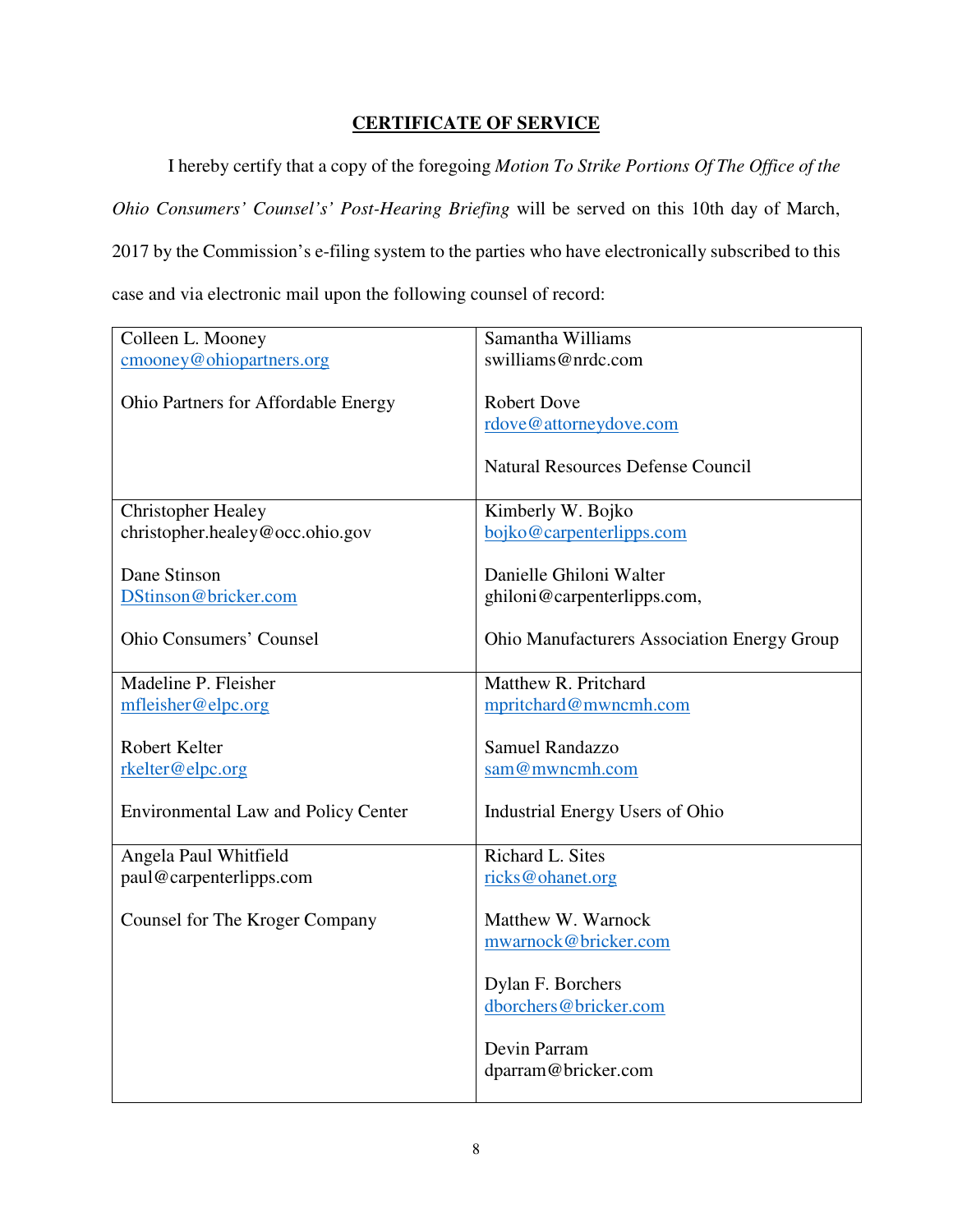|                                     | Teresa Orahood                            |
|-------------------------------------|-------------------------------------------|
|                                     | torahood@bricker.com                      |
|                                     |                                           |
|                                     | The Ohio Hospital Association             |
|                                     |                                           |
| Joseph E. Oliker                    | Trent A. Dougherty                        |
|                                     |                                           |
| joliker@igsenergy.com               | tdougherty@theoec.org                     |
|                                     |                                           |
| <b>IGS</b> Energy                   | Miranda Leppla                            |
|                                     | mleppla@theoec.org                        |
|                                     |                                           |
|                                     | <b>Ohio Environmental Council</b>         |
|                                     |                                           |
|                                     |                                           |
| John Finnigan                       | Christopher J. Allwein                    |
| jfinnigan@edf.org                   | callwein@keglerbrown.com                  |
|                                     |                                           |
| <b>Environmental Defense Fund</b>   | Energy Management Solutions, Inc.         |
|                                     |                                           |
| Joel E. Sechler                     | Natalia Messenger                         |
| sechler@carpenterlipps.com          | Natalia.Messenger@ohioattorneygeneral.gov |
|                                     |                                           |
|                                     |                                           |
| Gregory J. Poulos                   | John Jones                                |
| Gpoulos@enernoc.com                 | john.jones@ohioattorneygeneral.gov        |
|                                     |                                           |
| EnerNOC, Inc.                       | Ohio Attorney General for PUCO Staff      |
|                                     |                                           |
|                                     |                                           |
| Debra Hight                         |                                           |
| Debra.Hight@puc.state.oh.us         |                                           |
|                                     |                                           |
|                                     |                                           |
| Vesta Miller                        |                                           |
| Vesta.Miller@puc.state.oh.us        |                                           |
|                                     |                                           |
| Sandra Coffey                       |                                           |
| Sandra.Coffey@puc.state.oh.us       |                                           |
|                                     |                                           |
| Public Utilities Commission of Ohio |                                           |
|                                     |                                           |
|                                     |                                           |

## */s/ Carrie M. Dunn*

An Attorney for Applicant Ohio Edison<br>Company, The Cleveland Electric Company, The Cleveland Electric Illuminating Company, and The Toledo Edison Company